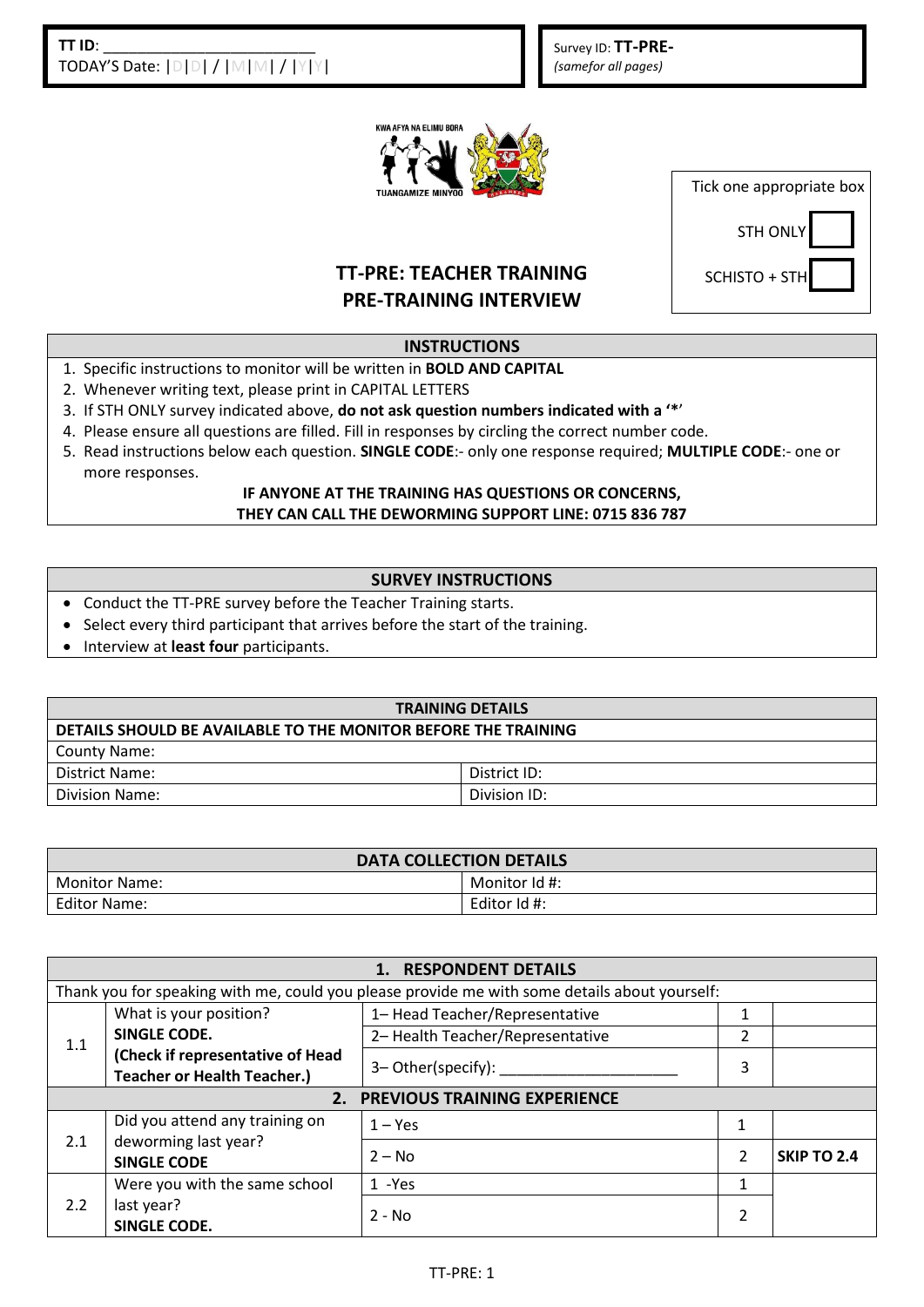## **TT ID**: \_\_\_\_\_\_\_\_\_\_\_\_\_\_\_\_\_\_\_\_\_\_\_\_\_ TODAY'S Date: |D|D| / |M|M| / |Y|Y|

Survey ID: **TT-PRE-** *(samefor all pages)* 

| 2.3     | What types of worms were<br>covered in the training last year?<br><b>MULTIPLE CODE</b> | 1-STH/Soil Transmitted/Hook Worm, Round<br>Worm, Tape Worm, Whip Worm/Minyoo<br>2 - SCHISTO/Bilharzia/Water Transmitted/<br>Kichocho<br>3-Other(specify):<br>-99 - Don't Know                                                       | $\mathbf{1}$<br>$\overline{2}$<br>3<br>-99 | <b>SKIP TO 2.6</b> |
|---------|----------------------------------------------------------------------------------------|-------------------------------------------------------------------------------------------------------------------------------------------------------------------------------------------------------------------------------------|--------------------------------------------|--------------------|
| 2.4     | Had you heard of worms/minyoo<br>before being invited to this                          | $1 - Yes$                                                                                                                                                                                                                           | $\mathbf{1}$                               |                    |
|         | training? SINGLE CODE                                                                  | $2 - No$                                                                                                                                                                                                                            | $\overline{2}$                             | <b>END</b>         |
| 2.5     | What types of worms are you<br>aware of?                                               | 1-STH/Soil Transmitted/Hook Worm, Round<br>Worm, Tape Worm, Whip Worm/Minyoo                                                                                                                                                        | 1                                          |                    |
|         |                                                                                        | 2 - SCHISTO/Bilharzia/Water Transmitted/<br>Kichocho                                                                                                                                                                                | $\overline{2}$                             |                    |
|         | <b>MULTIPLE CODE</b>                                                                   | 3-Other(specify):                                                                                                                                                                                                                   | 3                                          |                    |
|         |                                                                                        | -99 - Don't Know                                                                                                                                                                                                                    | $-99$                                      |                    |
|         |                                                                                        | 1 - Walking Bare Feet                                                                                                                                                                                                               | 1                                          |                    |
|         |                                                                                        | 2 - Swimming In Dirty Water                                                                                                                                                                                                         | $\overline{2}$                             |                    |
|         | How do children get infected with                                                      | 3 - Lack Of Proper Hand Washing                                                                                                                                                                                                     | 3                                          |                    |
| 2.6     | worms?                                                                                 | 4 - Absence Of Latrine                                                                                                                                                                                                              | 4                                          |                    |
|         | <b>MULTIPLE CODE</b>                                                                   | 5 - Eating Unwashed Fruits And Vegetables                                                                                                                                                                                           | 5                                          |                    |
|         |                                                                                        | 6 - Eating Unwell Cooked/Infected Meat                                                                                                                                                                                              | 6                                          |                    |
|         |                                                                                        | 7 - Other (specify):                                                                                                                                                                                                                | $\overline{7}$                             |                    |
|         |                                                                                        | -99 - Don't Know                                                                                                                                                                                                                    | -99                                        |                    |
|         | please respond freely.                                                                 | Now I would like to ask you a few questions about worms or Minyoo. Whenever I say STH I am talking specifically<br>about, hookworm, round worm and whip worm, not Bilharzia/Kichocho. There is no correct or wrong response,        |                                            |                    |
|         | What drug is used for the                                                              | $1 -$ Albendazole                                                                                                                                                                                                                   | $\mathbf{1}$                               |                    |
| 2.7     | treatment of STH?                                                                      | 2 - Praziquantel                                                                                                                                                                                                                    | 2                                          |                    |
|         | <b>SINGLE CODE</b>                                                                     | 3 - Other (specify):                                                                                                                                                                                                                | 3                                          |                    |
|         |                                                                                        | -99 - Don't Know                                                                                                                                                                                                                    | -99                                        |                    |
|         | What is the dosage for the                                                             | 1-One Tablet Per Child                                                                                                                                                                                                              | $\mathbf{1}$                               |                    |
| 2.8     | treatment of STH?                                                                      | $2 - Other (specific):$                                                                                                                                                                                                             | $\overline{2}$                             |                    |
|         | <b>SINGLE CODE</b>                                                                     | -99 - Don't Know                                                                                                                                                                                                                    | -99                                        |                    |
|         | What is the age group for treating                                                     | $1 - 2 - 14$ Years                                                                                                                                                                                                                  | 1                                          |                    |
| 2.9     | STH?                                                                                   | $2 - 6 - 14$ Years                                                                                                                                                                                                                  | $\overline{2}$                             |                    |
|         | <b>SINGLE CODE</b>                                                                     | 3 - Other (specify):                                                                                                                                                                                                                | 3                                          |                    |
|         |                                                                                        | -99 - Don't Know                                                                                                                                                                                                                    | -99                                        |                    |
|         |                                                                                        | $1 -$ Headache                                                                                                                                                                                                                      | 1                                          |                    |
|         | What mild side effects are                                                             | $2 - Na$ usea                                                                                                                                                                                                                       | $\overline{2}$                             |                    |
|         | considered normal while treating<br>for STH?<br><b>MULTIPLE CODE</b>                   | 3 - Abdominal discomfort                                                                                                                                                                                                            | 3                                          |                    |
| 2.10    |                                                                                        | 4 - Vomiting                                                                                                                                                                                                                        | 4                                          |                    |
|         |                                                                                        | $5 - Fainting$                                                                                                                                                                                                                      | 5                                          |                    |
|         |                                                                                        | $6 - Other(specify)$ :                                                                                                                                                                                                              | 6                                          |                    |
|         |                                                                                        | -99 - Don't Know                                                                                                                                                                                                                    | -99                                        |                    |
|         | respond freely.                                                                        | Now I would like to ask you a few questions about Schistosomiasis, which you may know as Bilharzia or Kichocho,<br>the worm transmitted by playing or swimming in contaminated water. There is no correct or wrong response, please |                                            |                    |
|         |                                                                                        | 1-Albendazole                                                                                                                                                                                                                       | $\mathbf{1}$                               |                    |
| $2.11*$ | What drug is used for the<br>treatment of SCHISTO/Bilharzia?                           | 2 - Praziquantel                                                                                                                                                                                                                    | $\overline{2}$                             |                    |
|         | <b>SINGLE CODE</b>                                                                     | 3 - Other (specify):                                                                                                                                                                                                                | 3                                          |                    |
|         |                                                                                        | -99 - Don't Know                                                                                                                                                                                                                    | $-99$                                      |                    |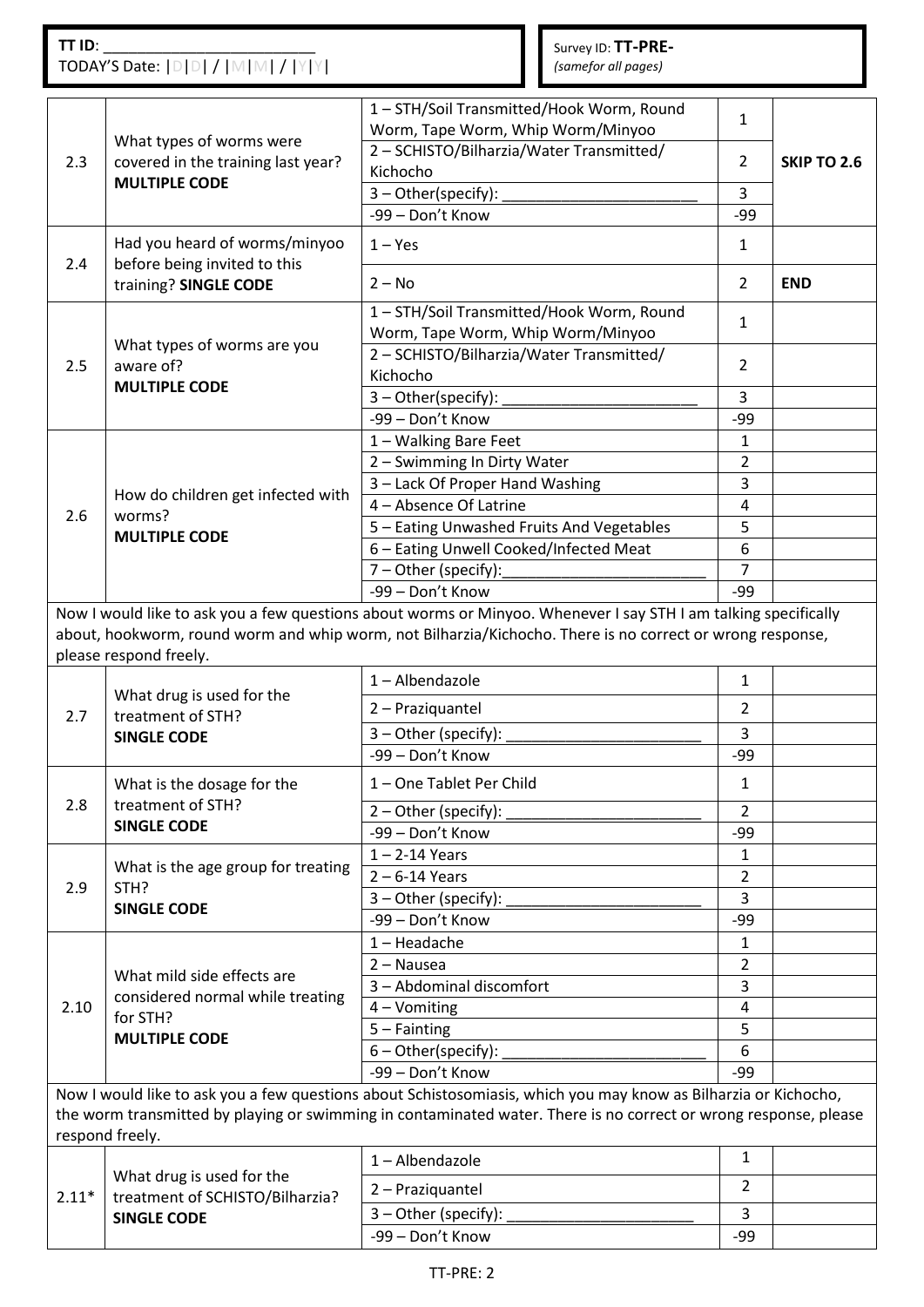### **TT ID**: \_\_\_\_\_\_\_\_\_\_\_\_\_\_\_\_\_\_\_\_\_\_\_\_\_ TODAY'S Date: |D|D| / |M|M| / |Y|Y|

Survey ID: **TT-PRE-** *(samefor all pages)* 

|         | What is the dosage for the                                                                              | $1 - 1$ Tablet per child                                                                                          | 1              |                |
|---------|---------------------------------------------------------------------------------------------------------|-------------------------------------------------------------------------------------------------------------------|----------------|----------------|
| $2.12*$ | treatment of SCHISTO/Bilharzia?<br><b>SINGLE CODE</b>                                                   | 2 - According to the tablet pole                                                                                  | $\overline{2}$ |                |
|         |                                                                                                         | $3 - Other(specify)$ :                                                                                            | 3              |                |
|         |                                                                                                         | -99 - Don't Know                                                                                                  | -99            |                |
| $2.13*$ | What is the age group treated for<br>SCHISTO/Bilharzia?<br><b>SINGLE CODE</b>                           | $1 - 2 - 14$ Years                                                                                                | $\mathbf{1}$   |                |
|         |                                                                                                         | $2 - 6 - 14$ Years                                                                                                | $\overline{2}$ |                |
|         |                                                                                                         | $3$ – Other(specify):                                                                                             | 3              |                |
|         |                                                                                                         | -99 - Don't Know                                                                                                  | -99            |                |
|         | What are the likely side effects for<br>SCHISTO/Bilharzia treatment?                                    | $1 -$ Headache                                                                                                    | 1              |                |
|         |                                                                                                         | $2 - Na$ usea                                                                                                     | $\overline{2}$ |                |
|         |                                                                                                         | 3 - Abdominal discomfort                                                                                          | 3              |                |
| $2.14*$ |                                                                                                         | $4 - Fainting$                                                                                                    | 4              |                |
|         | <b>MULTIPLE CODE</b>                                                                                    | 5 - Vomiting                                                                                                      | 5              |                |
|         |                                                                                                         | $6$ – Other(specify): $\overline{\phantom{a}}$                                                                    | 6              |                |
|         |                                                                                                         | -99 - Don't Know                                                                                                  | -99            |                |
|         | What can be done to minimize the                                                                        | 1 - Feed Children Before Treatment                                                                                | 1              |                |
|         | side effects of SCHISTO/Bilharzia                                                                       | 2 - Feed Children After Treatment                                                                                 | $\overline{2}$ |                |
| $2.15*$ | treatment/Praziquantel?                                                                                 | 3 - Feed Children (Time not Specified)                                                                            | 3              |                |
|         | <b>SINGLE CODE</b>                                                                                      | $4 - Other (specific)$ :                                                                                          | 4              |                |
|         |                                                                                                         | -99 - Don't Know                                                                                                  | -99            |                |
|         |                                                                                                         | Now I would like to ask you a few questions about last year's deworming exercise, when I say deworming exercise I |                |                |
|         |                                                                                                         | mean anything from the teacher training up until the return of monitoring forms and drugs. There is no correct or |                |                |
|         | wrong response, please respond freely.                                                                  |                                                                                                                   |                |                |
| 2.16    | Did you participate in last year's                                                                      | $1 - Yes$                                                                                                         | $\mathbf{1}$   |                |
|         | deworming exercise?<br><b>SINGLE CODE</b>                                                               | $2 - No$                                                                                                          | 2              | <b>END</b>     |
|         | What was your role last year?                                                                           | 1-Sensitizing other teachers in school                                                                            | 1              |                |
|         |                                                                                                         | 2 - Sensitizing the community                                                                                     | $\overline{2}$ |                |
|         |                                                                                                         | 3 - Filling of forms                                                                                              | 3              |                |
| 2.17    | <b>MULTIPLE CODE</b>                                                                                    | 4 - Giving out the tablets to pupils                                                                              | 4              |                |
|         |                                                                                                         | 5 - None                                                                                                          | 5              |                |
|         |                                                                                                         | 6 - Others (specify)                                                                                              | 6              |                |
|         |                                                                                                         | $1 -$ Form E/E-P or N/N-P                                                                                         | $\overline{1}$ |                |
|         | Which was the primary<br>monitoring form you were<br>responsible for filling?<br><b>SINGLE CODE</b>     | $2 - Form S/S-P$                                                                                                  | $\overline{2}$ |                |
| 2.18    |                                                                                                         | $3$ – Other (specify):                                                                                            | $\overline{3}$ |                |
|         |                                                                                                         |                                                                                                                   |                | <b>SKIP TO</b> |
|         |                                                                                                         | $4 - None$                                                                                                        | $\overline{4}$ | 2.21           |
|         | <b>I READ FROM RESPONSE IN</b><br>2.18 was a summary of which                                           | $1 -$ Form S/S-P                                                                                                  | $\mathbf{1}$   |                |
|         |                                                                                                         | $2 -$ Form E/E-P and N/N-P                                                                                        | $\overline{2}$ |                |
| 2.19    | monitoring forms?<br><b>SINGLE CODE</b>                                                                 | 3 - Other (specify):                                                                                              | $\overline{3}$ |                |
|         |                                                                                                         | $4 - None$                                                                                                        | $\overline{4}$ |                |
|         |                                                                                                         | 1-Head Teacher                                                                                                    | $\mathbf{1}$   |                |
|         | ) READ FROM RESPONSE IN<br>2.18 was submitted to whom?<br><b>SINGLE CODE</b>                            | $2 - DivPHO$                                                                                                      | $\overline{2}$ |                |
| 2.20    |                                                                                                         | $3 - AEO$                                                                                                         | $\overline{3}$ |                |
|         |                                                                                                         | 4 - Other (Specify):                                                                                              | $\overline{4}$ |                |
|         | Would you say the last year's<br>deworming exercise wasREAD<br><b>OUT OPTIONS</b><br><b>SINGLE CODE</b> | 1 - Very Successful                                                                                               | $\mathbf{1}$   |                |
|         |                                                                                                         | 2 - Somewhat Successful                                                                                           | $\overline{2}$ |                |
| 2.21    |                                                                                                         | 3 - Neither Successful nor Unsuccessful                                                                           | $\overline{3}$ |                |
|         |                                                                                                         | 4 - Somewhat Unsuccessful                                                                                         | $\overline{4}$ |                |
|         |                                                                                                         | 5 - Very Unsuccessful                                                                                             | 5              |                |